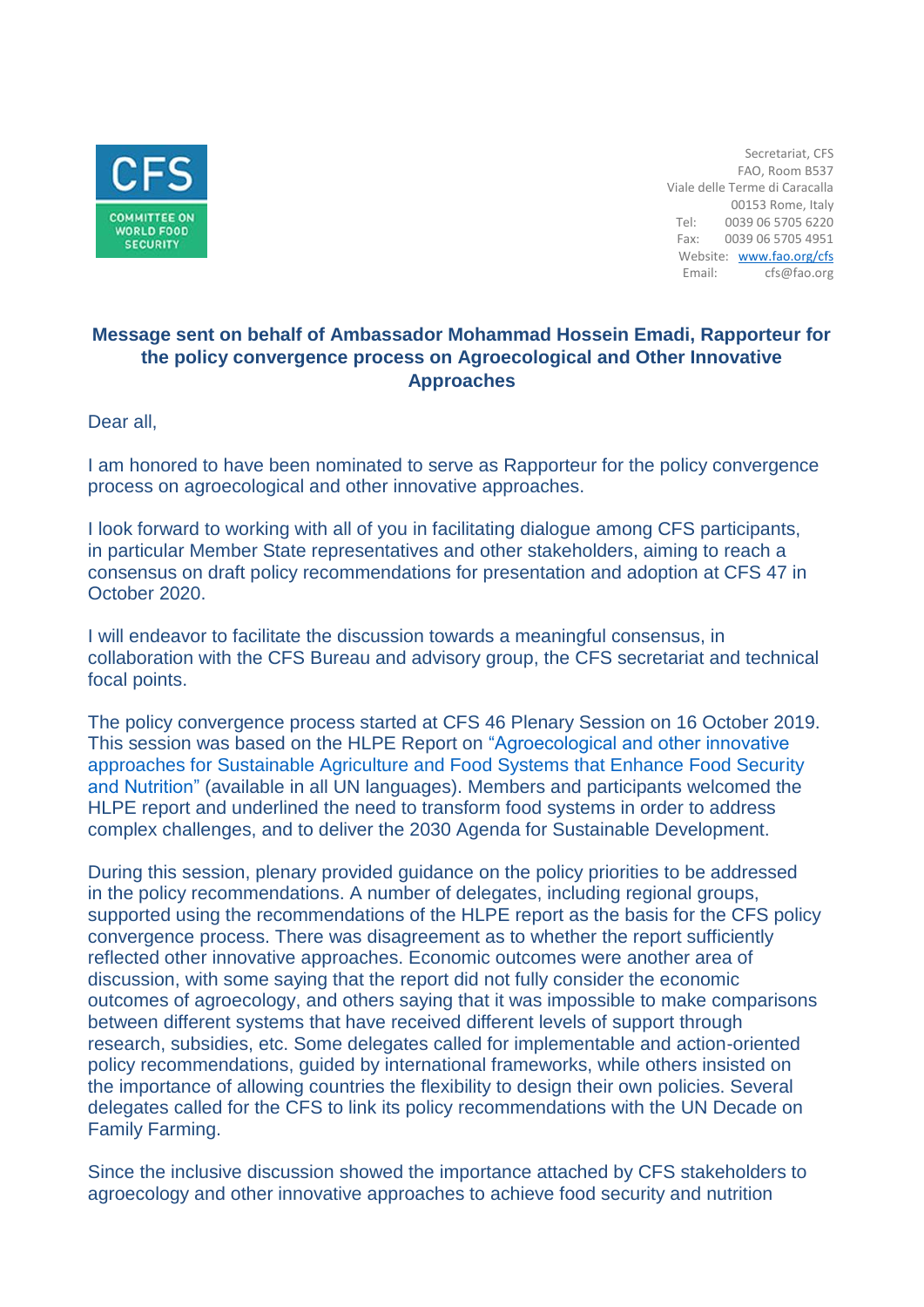worldwide, I am now inviting you and the other constituencies in the regional groups to provide further inputs in writing by **29 November 2019** highlighting your views on what the priority issues to be addressed during the CFS policy convergence process are in order to feed an initial zero draft of a CFS policy convergence process. You will find attached the recommendations of the HLPE report for easy reference and hereafter some key questions to answer along with contributions as guidelines:

1. Do you think that the recommendations in the HLPE report accurately reflect the findings of the report?

2. Do you think that major problems are missing from the HLPE recommendations? 3. Can you give examples of policies related to agro-ecological systems and other innovation systems for sustainable food systems that ensure food security and nutrition? How were these policies formulated and what was their impact?

4. Are there any other thoughts that you think should be taken into account by the CFS as part of this policy convergence process?

For further information, please consult the CFS website. All inputs should be sent to [CFS@fao.org](mailto:CFS@fao.org) and will be posted on the CFS website. Inputs will be consolidated by issues and the document will be shared in advance of the open meeting which is planned to be held on **27 January 2020**.

Best regards,

Mohammad Hossein Emadi, Ambassador, Permanent Representative of the Islamic Republic of Iran to FAO/UN RBAs and Chair of COAG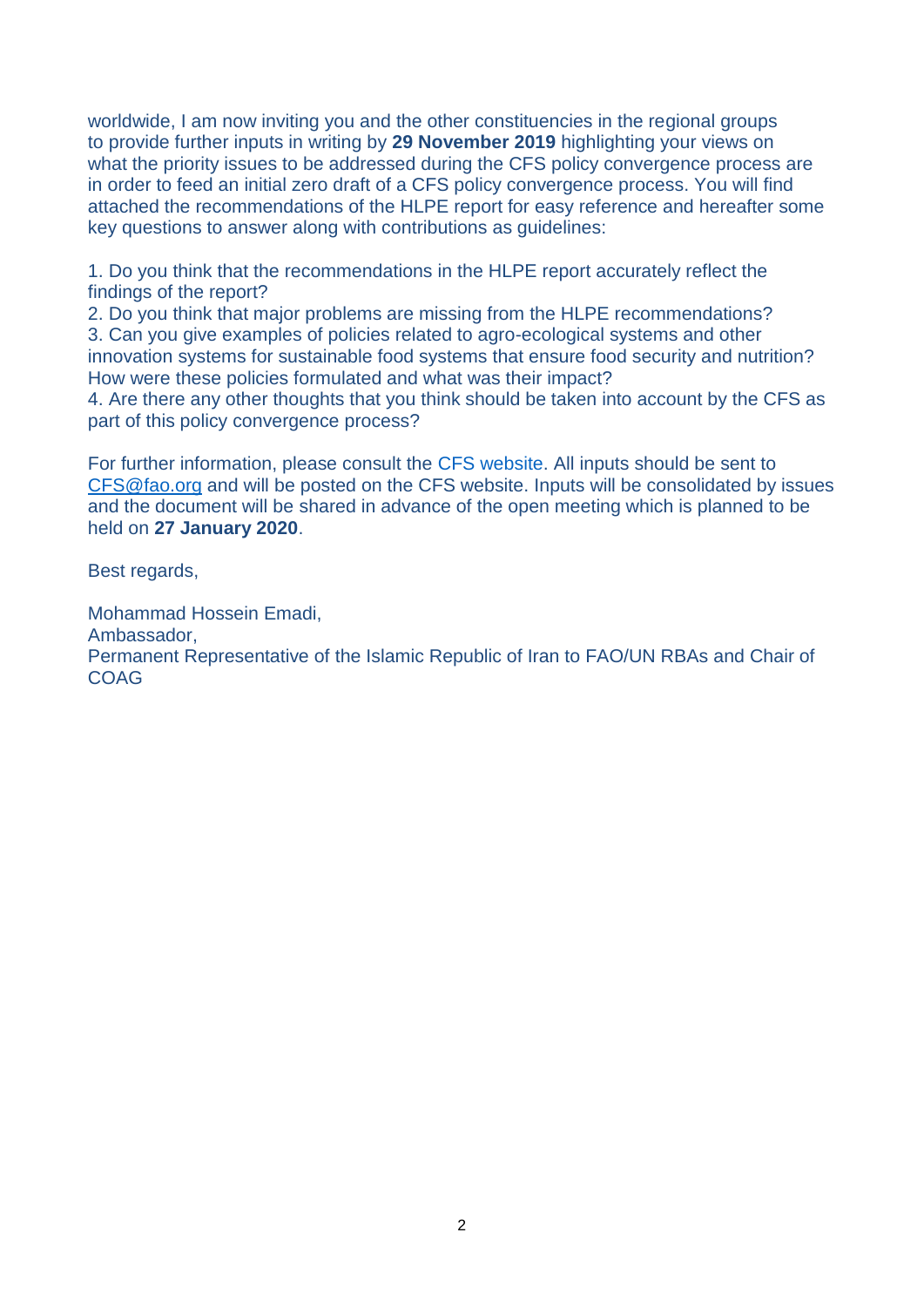

Secretariat HLPE c/o FAO Viale delle Terme di Caracalla 00153 Rome, Italy

Website: www.fao.org/cfs/cfs-hlpe E-mail: cfs-hlpe@fao.org

# **High Level Panel of Experts on Food Security and Nutrition**

# **Extract from the Report<sup>1</sup>**

# *Agroecological and other innovative approaches for sustainable agriculture and food systems that enhance food security and nutrition*

# **Summary and Recommendations**

# **SUMMARY**

Food systems are at a crossroads. Profound transformation is needed to address Agenda 2030 and to achieve food security and nutrition (FSN) in its four dimensions of availability, access, utilization and stability, and to face multidimensional and complex challenges, including a growing world population, urbanization and climate change, which drive increased pressure on natural resources, impacting land, water and biodiversity. This need has been illustrated from various perspectives in previous HLPE reports and is now widely recognized. This transformation will profoundly affect what people eat, as well as how food is produced, processed, transported and sold.

In this context, in October 2017, the UN Committee on World Food Security (CFS) requested its High Level Panel of Experts (HLPE) on FSN to produce a report on *"Agroecological approaches and other innovations for sustainable agriculture and food systems that enhance food security and nutrition"* to inform its discussions during the Forty-sixth CFS Plenary Session in October 2019.

**<sup>.</sup>** <sup>1</sup> HLPE. 2019. Agroecological and other innovative approaches for sustainable agriculture and food systems that enhance food security and nutrition. A report by the High Level Panel of Experts on Food Security and Nutrition of the Committee on World Food Security, Rome 2019. Full report forthcoming at *[www.fao.org/cfs/cfs-hlpe](http://www.fao.org/cfs/cfs-hlpe)*.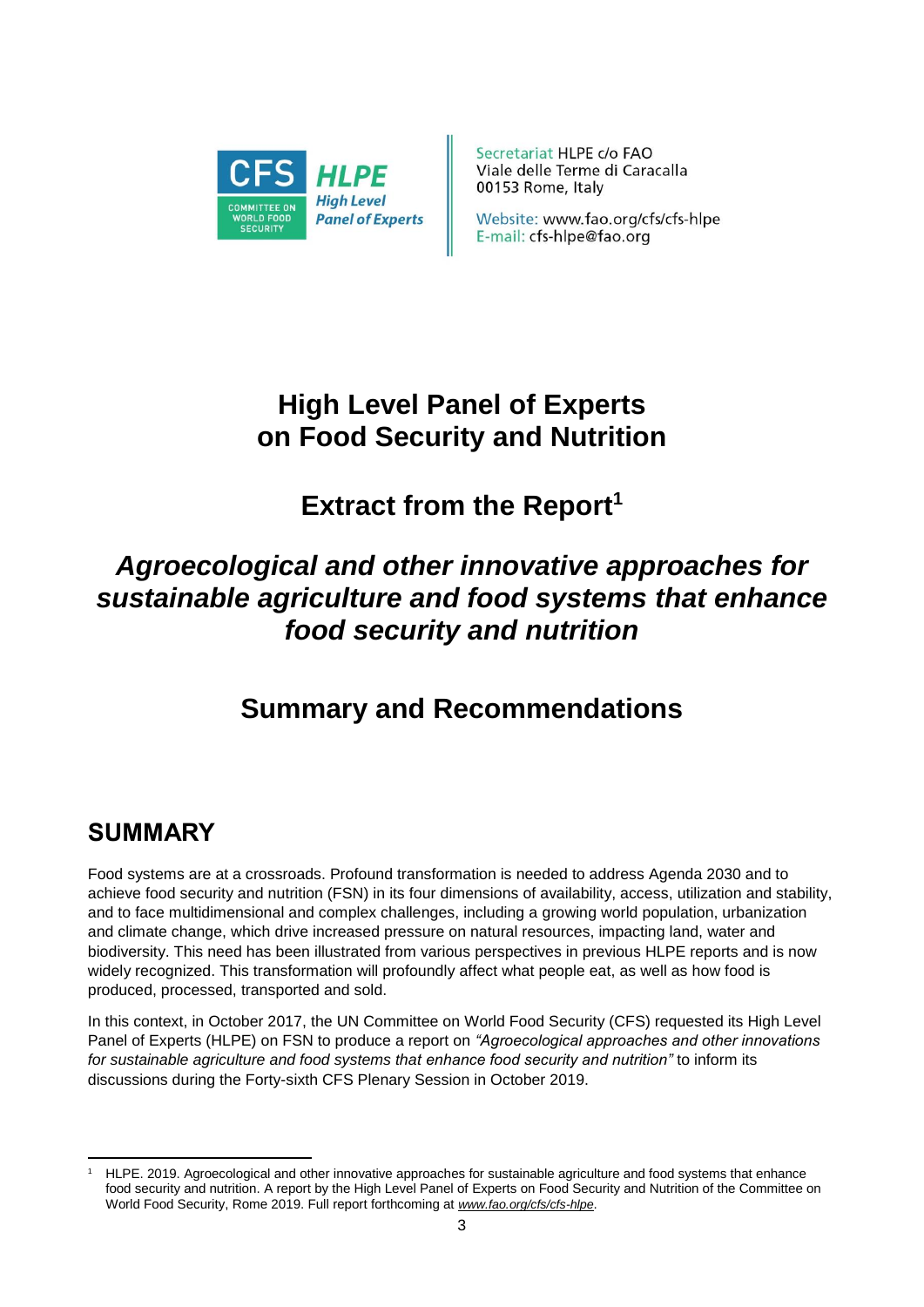In this report, the HLPE explores the nature and potential contributions of agroecological and other innovative approaches to formulating transitions towards sustainable food systems (SFSs) that enhance FSN. The HLPE adopts a dynamic, multiscale perspective, focusing on the concepts of transition and transformation. Many transitions need to occur in particular production systems and across the food value chain to achieve major transformation of whole food systems. Both incremental transitions at small scales and structural changes to institutions and norms at larger scales need to take place in a coordinated and integrated way in order to achieve the desired transformation of the global food system.

As highlighted by the HLPE (2016), transition pathways combine technical interventions, investments, and enabling policies and instruments – involving a variety of actors at different scales. In its previous reports, the HLPE (2016, 2017) highlighted a diversity of food systems across and within countries. These food systems are situated in different environmental, sociocultural and economic contexts and face very diverse challenges. Hence, actors in food systems will have to design context-specific transition pathways towards sustainable food systems (SFSs). Moving beyond this context-specificity, the HLPE (2016) identified the three following intertwined operational principles that shape transition pathways towards SFSs for FSN: (i) improve resource efficiency; (ii) strengthen resilience; and (iii) secure social equity/responsibility.

This report starts from the recognition of human rights as the basis for ensuring sustainable food systems. It considers that the seven PANTHER principles of Participation, Accountability, Non-discrimination, Transparency, Human dignity, Empowerment and the Rule of law should guide individual and collective actions to address the four dimensions of FSN at different scales.

This report and its recommendations aim at helping decision-makers, in governments and international organizations, research institutions, the private sector and civil society organizations, design and implement concrete transition pathways towards more SFSs at different scales, from local (farm, community, landscape) to national, regional and global levels.

### **AGROECOLOGY: TRANSITION PATHWAYS TOWARDS SUSTAINABLE FOOD SYSTEMS**

- 1. Agroecology is a dynamic concept that has gained prominence in scientific, agricultural and political discourse in recent years. It is increasingly promoted as being able to contribute to transforming food systems by applying ecological principles to agriculture and ensuring a regenerative use of natural resources and ecosystem services while also addressing the need for socially equitable food systems within which people can exercise choice over what they eat and how and where it is produced. Agroecology embraces a science, a set of practices and a social movement and has evolved over recent decades to expand in scope from a focus on fields and farms to encompass whole agriculture and food systems. It now represents a transdisciplinary field that includes all the ecological, sociocultural, technological, economic and political dimensions of food systems, from production to consumption.
- 2. Agroecology is a transdisciplinary science, combining different scientific disciplines to seek solutions to real world problems, working in partnership with multiple stakeholders, considering their local knowledge and cultural values, in a reflective and iterative way that fosters co-learning among researchers and practitioners, as well as the horizontal spread of knowledge from farmer to farmer or among other actors along the food chain. Initially the science was focused on understanding field-level farming practices that use few external inputs but high agrobiodiversity, emphasize recycling and maintenance of soil and animal health, including managing interactions among components and economic diversification. The focus has since expanded to include landscape-scale processes, encompassing landscape ecology and, more recently, social science and political ecology related to the development of equitable and sustainable food systems.
- 3. Agroecological practices harness, maintain and enhance biological and ecological processes in agricultural production, in order to reduce the use of purchased inputs that include fossil fuels and agrochemicals and to create more diverse, resilient and productive agroecosystems. Agroecological farming systems value, *inter alia*: diversification; mixed cultivation; intercropping; cultivar mixtures; habitat management techniques for crop-associated biodiversity; biological pest control; improvement of soil structure and health; biological nitrogen fixation; and recycling of nutrients, energy and waste.
- 4. There is no definitive set of practices that could be labelled as agroecological, nor clear, consensual boundaries between what is agroecological and what is not. On the contrary, agricultural practices can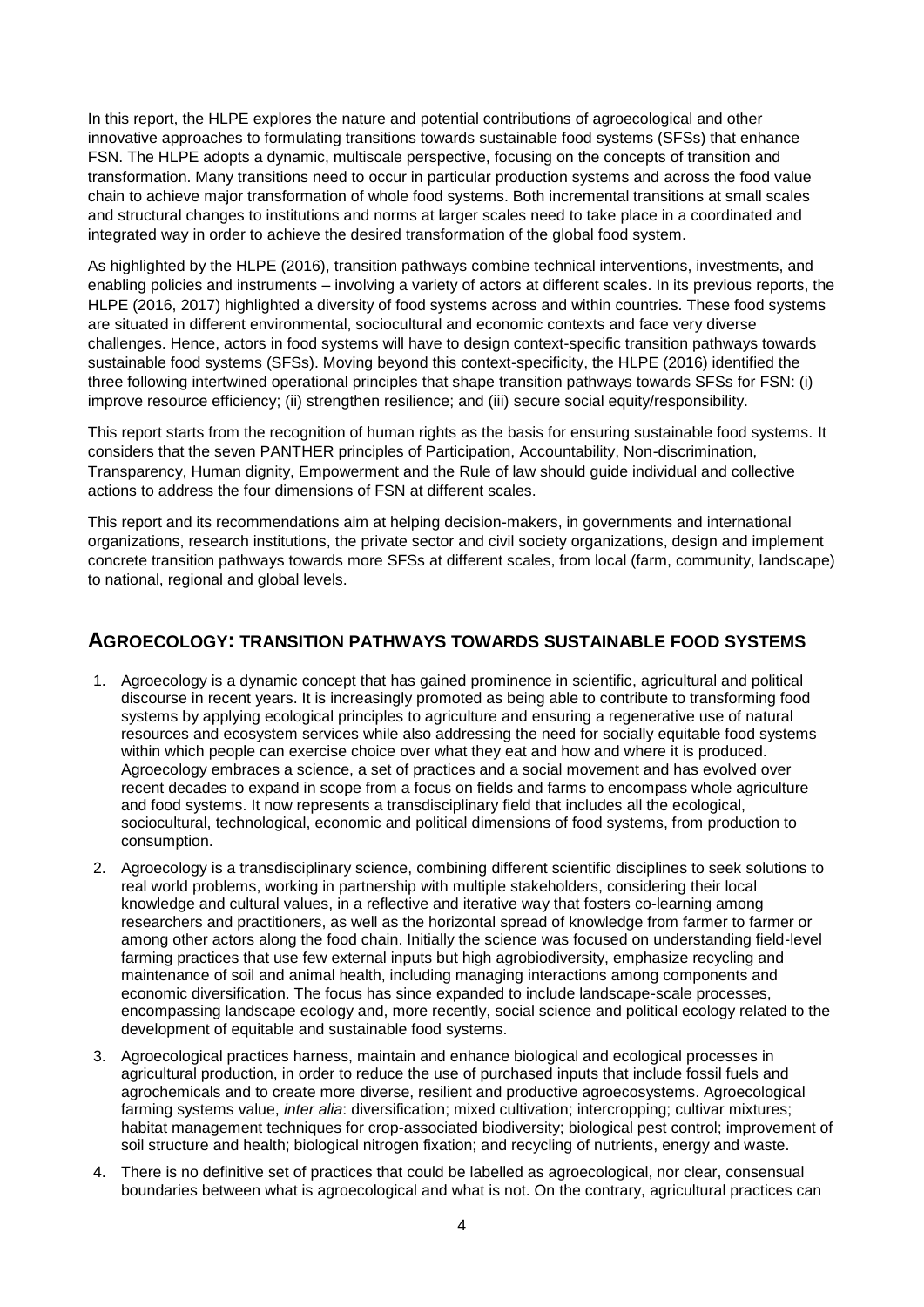be classified along a spectrum and qualified as more or less agroecological, depending on the extent to which agroecological principles are locally applied. In practice this comes down to the extent to which: (i) they rely on ecological processes as opposed to purchased inputs; (ii) they are equitable, environmentally friendly, locally adapted and controlled; and (iii) they adopt a systems approach embracing management of interactions among components, rather than focusing only on specific technologies.

- 5. Social movements associated with agroecology have often arisen in response to agrarian crises and operated together with broader efforts to initiate widespread change to agriculture and food systems. Agroecology has become the overarching political framework under which many social movements and peasant organizations around the world assert their collective rights and advocate for a diversity of locally adapted agriculture and food systems mainly practised by small-scale food producers. Social movements highlight the need for a strong connection to be made between agroecology, the right to food and food sovereignty. They position agroecology as a political struggle, requiring people to challenge and transform the structures of power in society.
- 6. There have been many attempts to set out principles of agroecology in the scientific literature. This report suggests a concise and consolidated set of 13 agroecological principles related to: recycling; reducing the use of inputs; soil health; animal health and welfare; biodiversity; synergy (managing interactions); economic diversification; co-creation of knowledge (embracing local knowledge and global science); social values and diets; fairness; connectivity; land and natural resource governance; and participation.
- 7. An agroecological approach to SFSs is defined as one that favours the use of natural processes, limits the use of external inputs, promotes closed cycles with minimal negative externalities and stresses the importance of local knowledge and participatory processes that develop knowledge and practice through experience, as well as scientific methods, and the need to address social inequalities. This has profound implications for how research, education and extension are organized. An agroecological approach to SFSs recognizes that agri-food systems are coupled with social-ecological systems from the production of food to its consumption with all that goes on in between. It involves agroecological science, agroecological practices and an agroecological social movement, as well as their holistic integration, to address FSN.
- 8. Agroecology is practised and promoted in various locally adapted forms by many farmers and other food system actors around the world. Their experience underpins a continuing debate about the extent to which agroecological approaches can contribute to design SFSs that achieve FSN at all levels. This debate revolves around the following three critical issues. (i) How much food needs to be produced to achieve FSN; centred on whether FSN is mainly a problem of availability or more an issue of access and utilization? (ii) Could agroecological farming systems produce enough food to meet global demand for food? (iii) How to measure the performance of food systems, taking into account the many environmental and social externalities that have often been neglected in past assessments of agriculture and food systems?
- 9. There is no single, consensual definition of agroecology shared by all the actors involved, nor agreement on all the aspects embedded in this concept. While this makes it hard to pin down exactly what is agroecology and what is not, it also provides a flexibility that allows agroecological approaches to develop in locally adapted ways. There can be tensions and diverging views between science and social movements around whether social and political dimensions are critical for agroecology to be effectively transformative and whether these dimensions should be distinguished from agroecological practices and techniques focused at field and farm scales. There are emerging efforts to define which agricultural practices are agroecological or not, allied to discussions about convergence or divergence with organic agriculture, which is more prescriptive, and about the development and use of certification schemes.
- 10. There has been much less investment in research on agroecological approaches than on other innovative approaches, resulting in significant knowledge gaps including on: relative vields and performance of agroecological practices compared to other alternatives across contexts; how to link agroecology to public policy; the economic and social impacts of adopting agroecological approaches; the extent to which agroecological practices increase resilience in the face of climate change; and how to support transitions to agroecological food systems, including overcoming lock-ins and addressing risks that may prevent them.
- 11. Five phases have been identified by Gliessman (2007) in making agroecological transitions towards more sustainable food systems. The first three operate at the agroecosystem level and involve: (i) increasing input use efficiency; (ii) substituting conventional inputs and practices with agroecological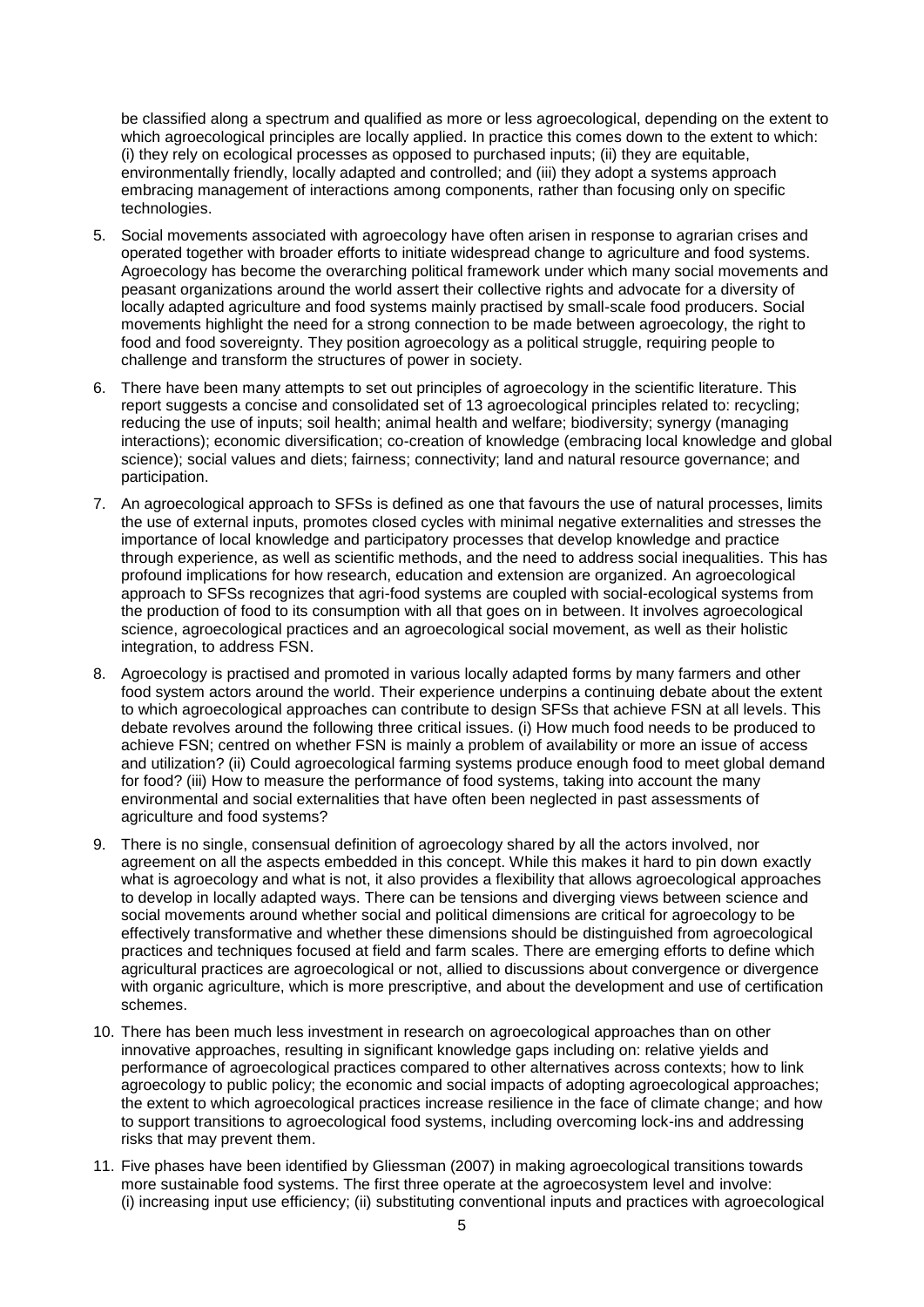alternatives; and iii) redesigning the agroecosystem on the basis of a new set of ecological processes. The remaining two steps operate across the whole food system and involve: (iv) re-establishing a more direct connection between producers and consumers; and (v) building a new global food system based on participation, localness, fairness and justice. While the first two steps are incremental, the latter three are more transformative.

### **INNOVATION FOR SUSTAINABLE FOOD SYSTEMS**

- 12. **Innovation** in this report refers to the process by which individuals, communities or organizations generate changes in the design, production or recycling of goods and services, as well as changes in the surrounding institutional environment. Innovation also refers to the changes generated by this process. Innovation includes changes in practices, norms, markets and institutional arrangements, which may foster new networks of food production, processing, distribution and consumption that may challenge the *status quo*.
- 13. **Innovation systems** are the networks of organizations, communities, enterprises and individuals within which changes are generated and spread. **Innovation platforms** are initiatives or efforts bringing together diverse stakeholders to create space for co-learning and collective action that support transitions towards SFSs for FSN.
- 14. Conventional views of innovation in agriculture have often focused on the introduction and spread of adoption of new technologies. Recently greater emphasis has been placed on promoting: (i) inclusive and participatory forms of innovation governance; (ii) information and knowledge co-production and sharing among communities and networks; and (iii) responsible innovation that steers innovation towards social issues.
- 15. Innovations in agriculture and food systems are distinct from those in many other sectors, because ecological processes and social interactions have a central role. Therefore, adaptation to local environmental and social conditions is critical in the innovation process. Food producers have intimate knowledge of the agroecosystems within which they act, so that agri-food innovation systems may draw heavily on local knowledge and practices.
- 16. This report describes several innovative approaches to SFSs and clusters them in two main categories: (i) **sustainable intensification of production systems and related approaches** (including climatesmart agriculture, nutrition-sensitive agriculture and sustainable food value chains) that generally involve incremental transitions towards SFSs; and (ii) **agroecological and related approaches** (including organic agriculture, agroforestry and permaculture) that some stakeholders consider to be more transformative. While the former category starts from a premise that, to address future challenges, productivity per unit of land needs to increase in a sustainable manner, which is what is meant by sustainable intensification, the latter emphasizes reducing inputs and fostering diversity alongside social and political transformation focused on improving ecological and human health and addressing issues of equity and governance.
- 17. The report highlights the points of convergence and divergence existing among these different innovative approaches, building its comparative analysis upon the following nine characteristics: (i) regenerative production, recycling and efficiency; (ii) biodiversity, synergy and integration; (iii) economic diversification versus specialization; (iv) climate change adaptation and mitigation; (v) knowledge generation and dissemination; (vi) equity; (vii) labour versus capital intensification; (viii) connectivity versus globalisation; and (ix) governance and participation. Each characteristic is described in a dynamic way, as a spectrum of various possible positions lying between two opposite poles.
- 18. Sustainable intensification and related approaches are viewed as contributing most strongly to FSN by improving availability and stability, as well as to the operational principles of resource efficiency and resilience. In contrast, agroecological and related approaches are viewed as contributing substantively to the access and utilization dimensions of FSN and to the third principle of social equity/responsibility. Participation and empowerment are central in these approaches.
- 19. This analysis identified the potential utility of adding ecological footprint as a fourth operational principle for SFSs to adequately capture how consumption patterns affect what is produced and how ecologically degradative and regenerative practices have impacts beyond those that occur through resource efficiency, since resource-efficient practices can still be degradative. Ecological footprint expresses the impact of food consumed by a defined group of people measured in terms of the area of biologically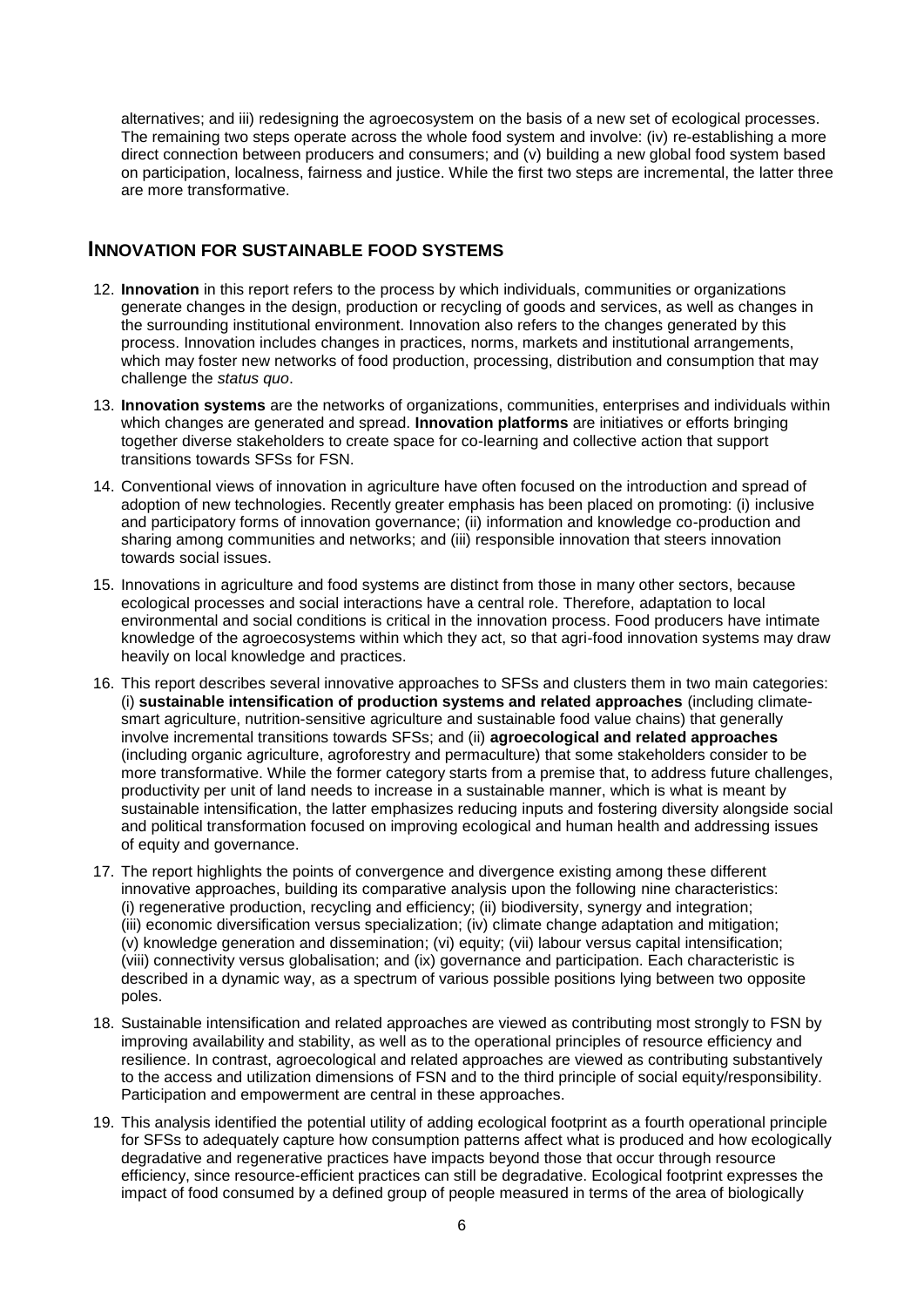productive land and water required for production and to assimilate the wastes generated. It contributes to assessing sustainability; its trend over time indicates to what extent transitions towards SFSs are occurring.

20. The comparative analysis of approaches also identified a possible opportunity to consider adding the emerging concept of "agency" as a fifth pillar of FSN to capture the importance of people's participation in decision-making around how the food they eat is produced, processed, stored, transported and sold. "Agency" refers to the capacity of individuals or communities to define their desired food systems and nutritional outcomes, and to take action and make strategic life choices in securing them.

### **DIVERGING PERSPECTIVES ON HOW TO ACHIEVE FOOD SYSTEM TRANSFORMATION**

- 21. The HLPE identifies in this report five main groups of interacting factors that may act as barriers to innovation: (i) governance factors; (ii) economic factors; (iii) knowledge factors; (iv) social and cultural factors; and (v) resource factors.
- 22. While there is a global consensus emerging around the transformation needed in agriculture and food systems, there is no agreement on which innovative approaches should be promoted to foster this transformation. Six controversial issues are presented in this report, each summarized in the six following paragraphs of this summary. They illustrate and highlight key differences among innovative approaches that affect both the action of drivers on innovation and potential barriers to transitions. They relate to: (i) the size of agricultural enterprises; (ii) the deployment of modern biotechnologies; (iii) the deployment of digital technologies; (iv) the use of synthetic fertilizers; (v) biofortification; and (vi) biodiversity conservation strategies. Characterizing these controversial issues is fundamental to understand the possible blockages and make relevant recommendations on how best to address them.
- 23. There is an increasing recognition that economies of scale in agriculture are context-dependent and vary with the extent to which environmental and social externalities are factored into performance measurement metrics. Smaller farms may often be labour-intensive, as opposed to capital-intensive, and while overall yields (assessed through the land equivalent ratio) may be high for polycultures, the yield of a single staple crop may often be lower than in large-scale monocultures. Economies of scale, which may exist within current regulatory frameworks, subsidies and avoided costs of externalities (impact of pollution, lowering soil carbon or providing less rural labour), would require interventions to avoid market failures resulting in continued degradation of agroecosystems associated with the increased scale of operation. While diversity has sometimes been associated with smaller farm sizes, large-scale farming operations are also starting to experiment with transitions towards more agroecological practices, through diversification that enhances both performance and resilience. So, the issues that are discussed in relation to farm size actually revolve around diversification, which is applicable at multiple scales with supportive public policies, research and civil society initiatives.
- 24. Despite substantial uptake of gene modification (GM) technology, debates continue to be polarized with public concerns about safety, environmental impacts, concentration of power within food systems and the ethics of gene modification. Some people consider that the uncertainties linked to modern biotechnologies may be addressed through research on a case-by-case basis. However, most agroecological proponents do not consider modern biotechnologies as part of a transition towards SFSs because, as presently constituted, there are conflicts with core agroecological principles associated with ecology, democratic governance and sociocultural diversity. Recent calls for a global observatory for gene editing propose increased scrutiny, dialogue and deliberation on the use of biotechnologies. On a global scale, modern biotechnologies are *de facto* part of the transition towards SFSs because they are already a significant component of the agricultural systems of a number of countries. In contrast, in agrifood systems where input-intensive models have not been adopted, solutions may be found that do not necessarily rely on the adoption of biotechnologies used elsewhere. The suggested observatory would help analyse the diversity of situations.
- 25. Digital technologies, if more widely adopted, could, according to sustainable intensification proponents, contribute to improve the sustainability of food systems. Technology transfer, farmer education and a transdisciplinary approach involving all actors (scientists, farmers, industry, governments) are considered necessary to realize the potential of digital technologies. Proponents of agroecological approaches emphasize a need to focus on democratic governance, agency and knowledge systems, to scrutinize *what* is being attempted through the use of digital technologies, *by whom*, and *what kinds* of future food systems are being fostered through their application. Agroecology proponents are not in opposition to digital technologies but often have concerns about the way they are currently used and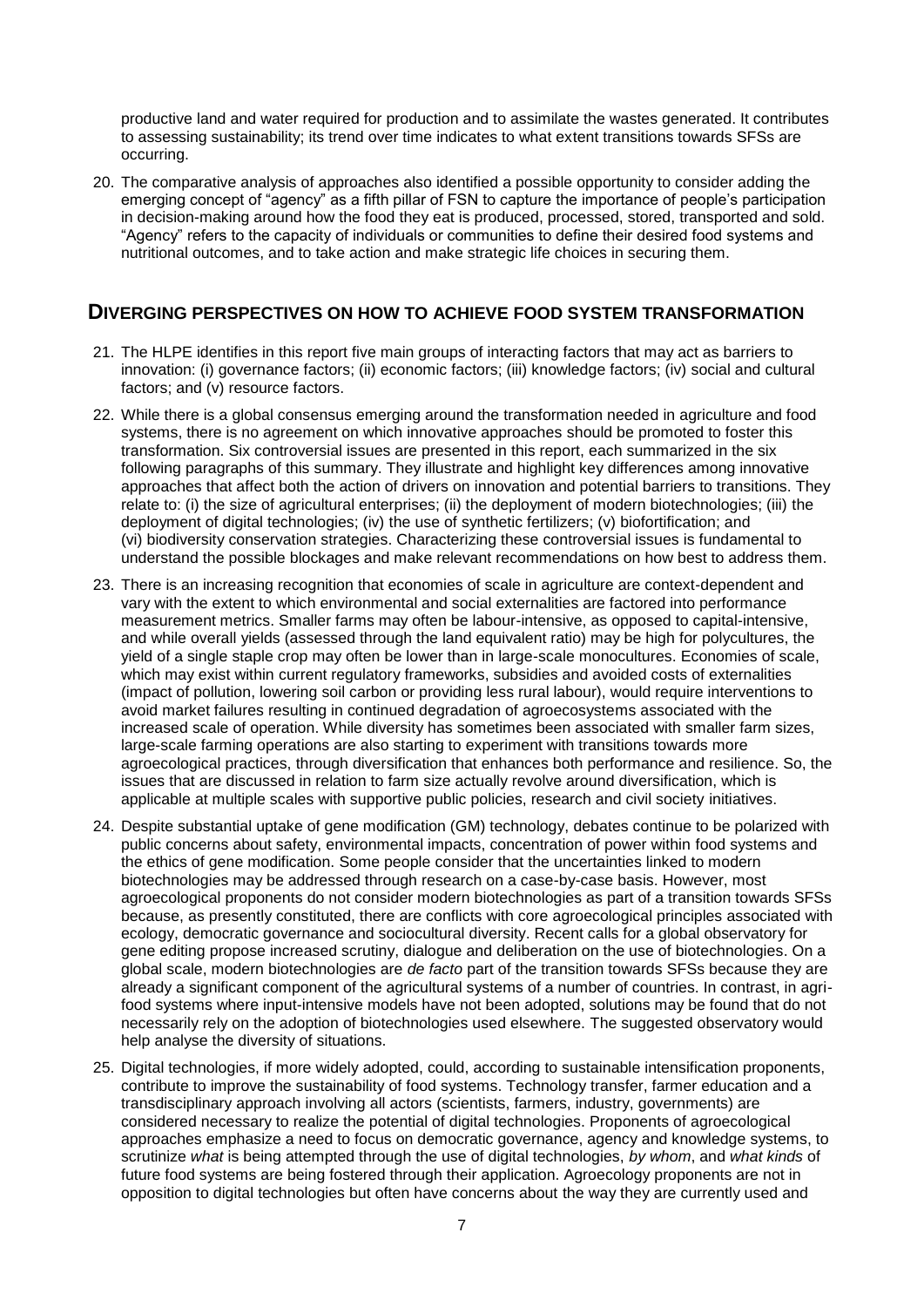controlled. Public policies aimed at improving the access to digital agricultural technologies could be used in better connecting producers and consumers as well as facilitating citizen science.

- 26. Use of synthetic fertilizers has been a major source of yield gains in agriculture as well as of environmental pollution resulting both from their manufacture and their use in farming. The economic cost of environmental pollution in contexts where large quantities of fertilizer have been applied have often outweighed the economic value of increased agricultural yield. Use of fertilizer, often associated with pesticides and modern crop varieties, has been and still is subsidized in many contexts. Where inorganic fertilizer is used without organic additions, soil structure and biotic function may decline, contributing to land degradation. Small-scale farmers using a lot of purchased inputs have sometimes become vulnerable to debt, especially where climate change exacerbates the risk of crop failure, while the use of fertilizer has been the foundation for other farmers to exit poverty. There has been much progress recently in more efficient use of fertilizer through microdosing and integrated soil fertility management that combines the use of organic and inorganic amendments. The viability of different strategies for maintaining soil fertility in high-yielding agricultural practices is highly context-dependent, in relation to soil type, the nature of the farming system and what sources of fertilizer are locally available. While nitrogen can be biologically fixed by incorporating legumes in cropping practices and nutrient cycling can be enhanced through the use of agroecological practices, replacing the phosphorus which is removed with crop products is more challenging, especially if there are no locally available rock phosphate resources. Knowledge gaps have been observed on locally appropriate strategies for maintaining soil fertility that are environmentally sustainable at the same time as being economically viable for farmers.
- 27. Growing a diverse mix of crops is often contrasted with biofortification of staple crops as alternative strategies to address nutritional deficiencies. Biofortification involves increasing the nutritional value of crops through conventional plant breeding (e.g. beta-carotene rich orange-fleshed sweet potato; ironrich beans, rice and pearl millet; and quality protein maize), transgenic methods (e.g*.* betacarotene-rich "golden" rice) or agronomic practices (e.g. zinc-rich wheat). Biofortification has resulted in improved nutritional outcomes in specific contexts but there is less information about its impacts on other dimensions of FSN. Diversified production has been positively correlated with improved FSN through both direct consumption and sale of products increasing income that then confers greater FSN. Critics suggest that biofortification may contribute to reliance on single food solutions that may be an inherently risky and "less-resilient" approach than to maintain a diversity of crops and the knowledge required to grow, process, prepare and eat them. The two strategies can be integrated with producers and consumers being offered informed choices about adopting biofortified crops, diversified production or both.
- 28. There is a long-standing debate about the extent to which conserving biodiversity within agricultural landscapes (land sharing) can contribute to meeting conservation goals as opposed to maximizing the land area available only for conservation purposes through maximizing agricultural production on the land area devoted to it (land sparing). Agroecological approaches to FSN challenge the assumptions underlying this apparent dichotomy. First, in terms of whether conservation friendly agricultural practices are necessarily low-yielding and, second, the extent to which the impacts on biodiversity of chemicalintensive agriculture are confined to the areas where it is practised. There is growing consensus that the overall impact of agriculture on insect and other biodiversity is reaching alarming proportions that exceed planetary boundaries.
- 29. Looking across the six controversial issues, it is possible to identify knowledge gaps around specific metrics of food system performance required to guide food system transitions and to clarify critical decisions that need to be made, including opportunities for reformulating the controversial issues towards the design of solutions on the one hand, or political choices among divergent views on the other. It is clear that market forces, left to themselves, are unlikely to result in transitions towards SFSs. This is because there are many externalities associated with production, processing and distribution of food that are not priced and because the power exerted from the increasingly concentrated agri-food input and retail sector often works against addressing these externalities. People can exert pressure to close market failures through their purchasing decisions, but this is only possible if there are: (i) affordable products produced sustainably; (ii) products that are labelled so that consumers can exert their choices; and (iii) the information about how food has been produced is both available and trusted. There are moves within the private sector to upgrade value chains and establish and participate in certification schemes that may be either centrally run or more participatory in nature. Under appropriate circumstances, these may guarantee sustainability and equity along food chains and can contribute to enabling consumers to choose sustainably produced food facilitated by an appropriate food environment (HLPE, 2017). Government policy, regulation and moves towards true pricing aim at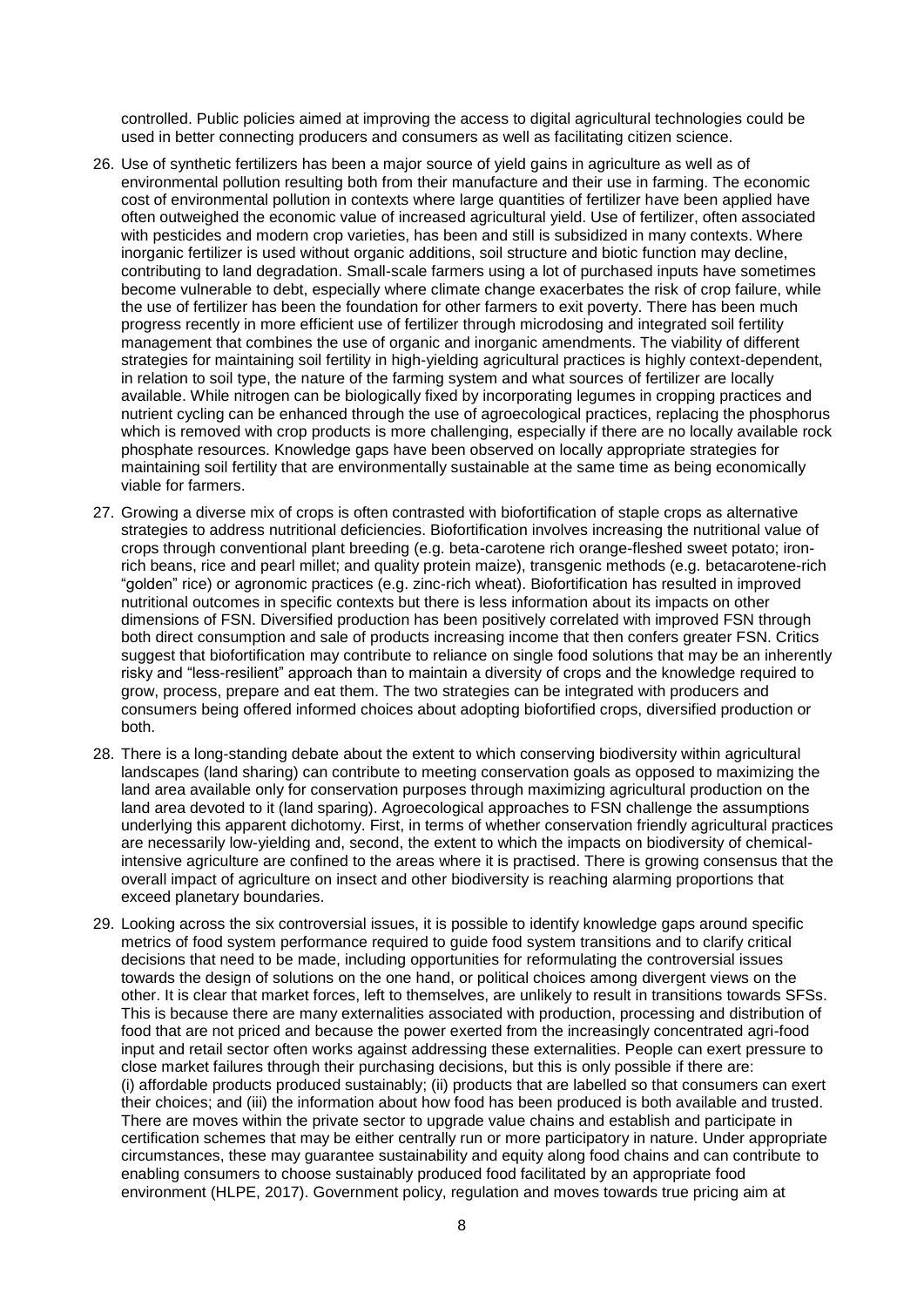internalizing all ecological and social effects of production in the price of food, enabling markets to function in ways that would foster transitions towards SFSs. This requires harnessing connections between transdisciplinary science that can understand how social-ecological systems work, and social movements and civil society organizations that can trigger and sustain the change necessary to foster transitions towards SFSs.

### **DESIGN OF INSTITUTIONAL ENVIRONMENTS THAT SUPPORT TRANSITIONS TOWARDS SFSS**

- 30. A considerable inertia, manifest in public policies, corporate structures, education systems, consumer habits and investment in research, favours the currently dominant model of agriculture and food systems, representing a series of lock-ins. In the dominant model, environmental and social externalities are not properly considered and, therefore, not appropriately factored into decisions influencing the development of food systems. To overcome this inertia and challenge the status quo, it is imperative to create a level playing field on which different approaches can be equitably compared. This requires redirection of investments and efforts to design and implement innovative approaches, including agroecological approaches, that provide concrete alternatives to the dominant model and open transition pathways towards SFSs.
- 31. Designing supportive public policies to foster transitions towards SFSs may include shifting public support towards more diversified farming systems. Given that many smallholder farmers are vulnerable to food insecurity and malnutrition, encouraging them, through appropriate public support (HLPE, 2013), to use agroecological methods would have a double impact, addressing both FSN and transitions to SFSs simultaneously. Public support measures that enable producers, regardless of their scale of operation, to make greater use of sustainable food production methods could include removing subsidies for synthetic inputs while giving incentives for sustainable food production methods, and for managing multifunctional landscapes including wild species. A substantial barrier to premium pricing for sustainably produced food is that market prices usually do not include the cost of negative externalities of production, nor reward the positive benefits of systems with positive ecological impacts.
- 32. Key changes in agriculture and food policies that could contribute to transitions towards SFSs for FSN include: putting greater emphasis on health and nutritional benefits; implementation of true cost accounting; focusing effort on areas where evidence suggests the fastest progress can be made in achieving FSN outcomes, such as education, particularly girl's education; measures to support the creation of decent and safe forms of employment, particularly for young people, but also for marginalized groups such as farmworkers and migrants; and putting greater emphasis on processing, distribution, market and consumption aspects of food systems including creating participatory guarantee schemes that build stronger socio-economic relationships between producers and consumers.
- 33. Barriers to diversification of food systems include intellectual property protection and seed legislation, which might need significant change, depending on the national legal context. Seed legislation that supports the exchange and access to seeds from genetically heterogeneous varieties, including traditional crops, is an important component of this. Other barriers include large-scale land acquisitions that result in loss of access to natural resources for local populations and can worsen the FSN status of small-scale producers and the rural poor. Support for customary land rights for small-scale producers, and respect for the Voluntary Guidelines on Responsible Governance of Tenure for Land, Fisheries and Forest, adopted by CFS in 2012, would strengthen the ability of small-scale food producers and the rural poor to implement agroecological practices thanks to improved access to land, forests and water resources.
- 34. Comprehensive performance metrics, covering all the impacts of agriculture and food systems, are a key requirement for rational decision-making. The relevance of metrics is scale-specific. The performance of individual practices needs to be measured in relation to their purposes. This may involve measuring quantities like crop yield, soil organic carbon content, or income from sale of products with consideration of the variability of performance across contexts. Practices are integrated within farms or livelihood systems, making the total factor productivity of farm enterprises or smallholder livelihoods a key integrated metric at household level. At landscape scale, the concept of land equivalent ratio can be applied to ecosystem services to derive a multifunctionality metric that sums the effects of agriculture on all provisioning, regulating and cultural ecosystem services weighted by their relative societal value, in the place they are provided. Operationalizing such a metric requires development of policy processes that can be implemented at local landscape scales (10–1 000 km<sup>2</sup> ) at which many ecosystem services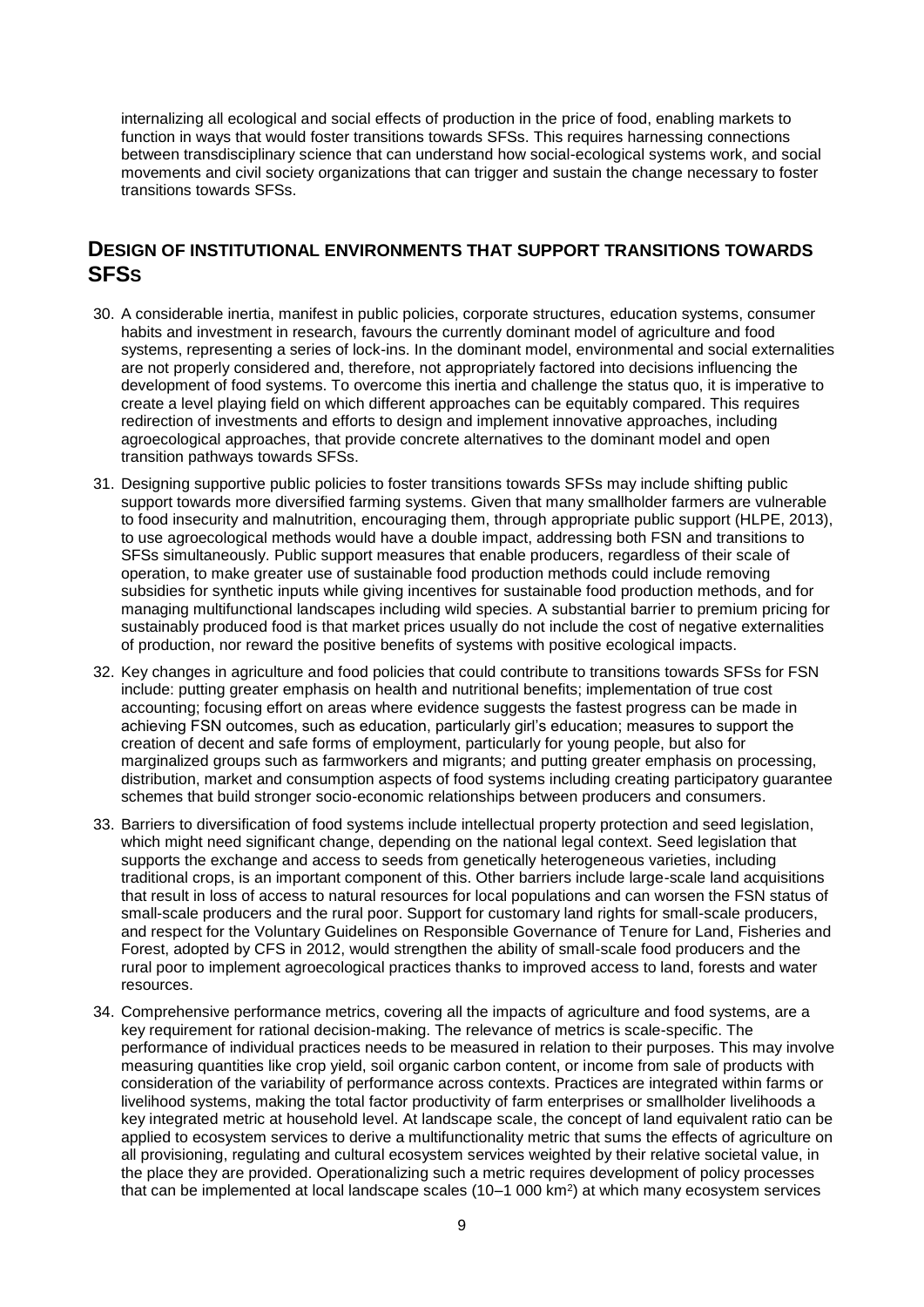first manifest, and at which social capital among land users is required to manage territorial resources. For whole food systems, an ecological footprint represents an integrated metric that takes into account both what people consume and how it is produced, processed, transported and used.

- 35. The utility of ecological footprint in developing national and international policy has been recognized, although refinement of accounting methods is required to fully capture the concept of biocapacity, taking account of degradative as opposed to regenerative agricultural practices, and trade-offs between different ecosystem services. A key reason for distinguishing ecological footprint from resource efficiency, as operational principles, lies at the heart of the differences between agroecological and sustainable intensification approaches to transitions to SFS, because it is possible to have high resource use efficiency at the same time as having a negative ecological footprint. A key practical requirement for sustainable agricultural production is the use of practices that are regenerative rather than degradative. In whole food systems, diet, resource use and waste along food chains all become important, together with appropriate metrics that measure ecological, social as well as economic performance of alternative options.
- 36. The reconfiguration of the relationship between formal scientific research and the local knowledge and experience of farmers, rural and urban communities and other actors along food value chains, many of whom are in the private sector, has proved to be useful. Taking steps to achieve greater integration of local and scientific knowledge, and of knowledge along food chains, has two key dimensions. Firstly, investment in strengthening capacity around supporting local innovation. Secondly, fundamental reconfiguration to address knowledge gaps and span boundaries between social movements, operating with strongly held convictions that motivate action towards more sustainable agriculture and food systems at grassroots level, and formal research systems that are sometimes perceived to be antagonistic rather than supportive of the knowledge base on which decisions can be made.
- 37. Investments in agriculture and food systems research and development (R&D) have evidenced impact. Between 2000 and 2009, global expenditure on agricultural R&D increased by 3.1 percent a year on average (only 2.3 percent a year in low-income countries), from USD 25.0 billion to USD 33.6 billion, almost half of this increase being spent in China and India. FAO estimates that three-quarters of the investments in agricultural research and extension are realized in G20 nations. Global R&D investments are focused mainly on a few major staple crops, mostly cereals, while other nutritious crops (such as pulses, fruits and vegetables, as well as the so-called orphan crops) are often neglected. The private sector also heavily invests in food system R&D and is increasingly interested in value chain upgrading to ensure environmentally and socially sustainable supply chains leading to co-investment with public funds around key sustainability issues including adaptation to climate change.
- 38. The involvement of the next generation of food producers in transitions to SFSs is too low. The lack of immediate benefits, poor agricultural support services, lack of information about appropriate technologies and practices, land degradation and poor infrastructure are some of the factors identified as disincentives for young people to be involved in agriculture. Recognizing the particular constraints and challenges that young people face in trying to establish diversified farming systems and food enterprises, including access to land, credit and information, is important. Digital technologies present new opportunities to engage young people.
- 39. Agroecology initiatives that advocate for women's formal rights are essential. These ensure land access, more equitable family and community relationships, and reorientation of institutions and organizations to explicitly address gender inequality. This latter inequality is a key barrier to transitions to SFS in many contexts. There is increasing momentum in the policy arena for gender transformative actions that address gender inequality in agriculture and food systems. These actions aim to challenge the underlying causes of gender inequality, such as norms, gender relations in households and society, and institutional structures that perpetuate discrimination and imbalances, rather than merely addressing its symptoms. They seek to achieve more equitable involvement of women and girls in decision-making, control of resources and control of their own labour and destiny. A sufficient proportion of the population in a community must be involved to ensure that the needed structural changes will be lasting and pervasive. Addressing gender inequality requires recognition of: (i) women's central roles in agriculture and food systems; and (ii) the often-high labour demands in holistic agricultural management systems, making greater income equality for those providing important labour.
- 40. Public education and awareness raising that use democratic, grassroots approaches are key elements for transforming agriculture and food systems. They can be combined with active involvement of diverse civil society organizations and private sector initiatives in governance forums at different scales. This results in individual citizens and civil society organizations having greater agency in respect of how their food is produced, processed, transported and sold. Global institutions that play a key role, such as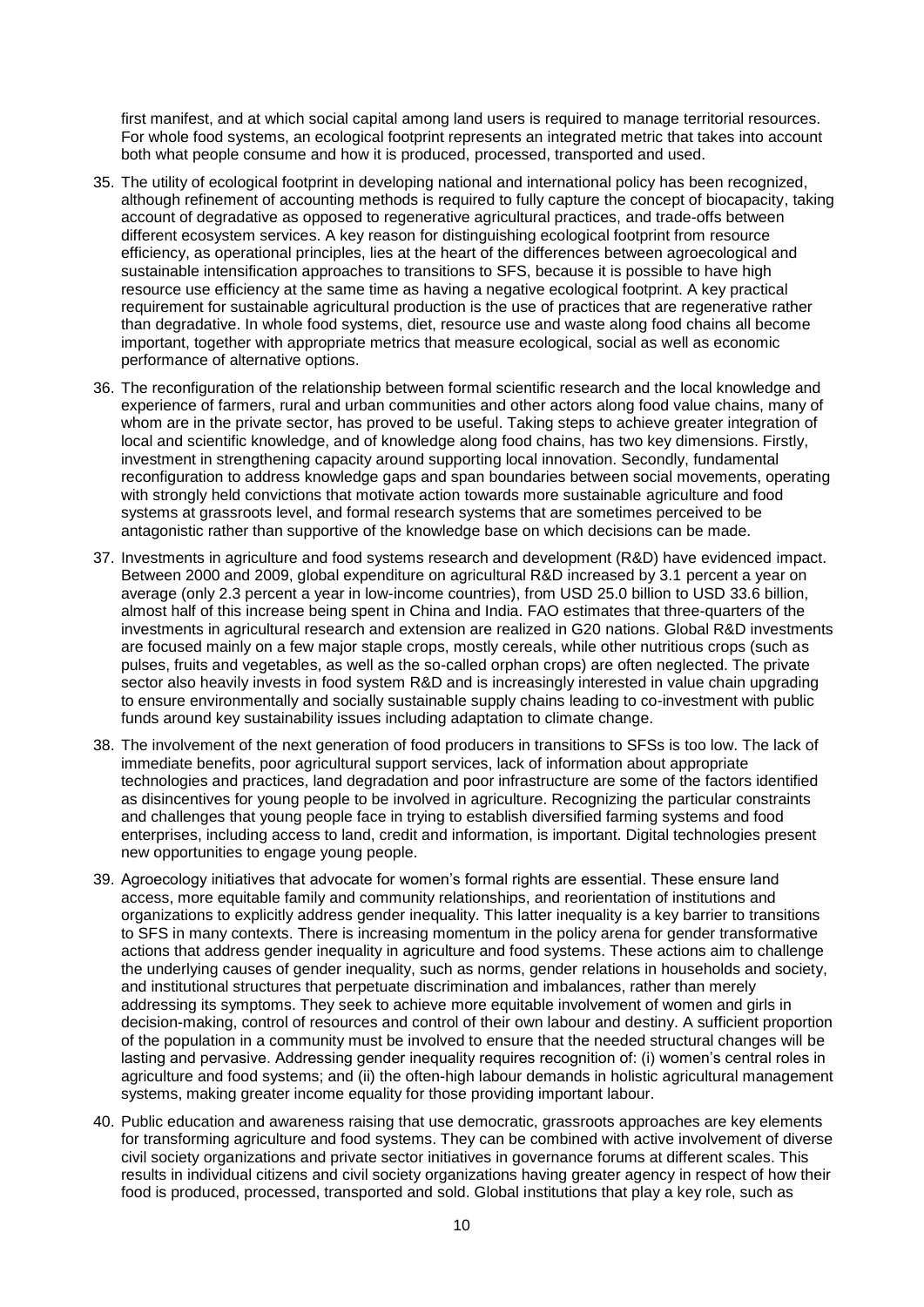global trade organizations and international financial institutions, need to be transparent and democratically accountable, particularly challenging in relation to inclusion of marginalized rural and urban, low-income communities.

## **CONCLUSION**

41. The CFS can serve as a model of inclusive civil society and private sector involvement and a starting point for implementing transitions towards FSN. Strategies and planning for implementing agroecological approaches at different scales (local, territorial, national, regional and global) can help achieve this fundamental transformation of food systems by: setting long-term goals; ensuring policy coherence across sectors (agriculture, trade, health, gender, education, energy and environment); and involving all relevant actors through consultative multi-stakeholder processes.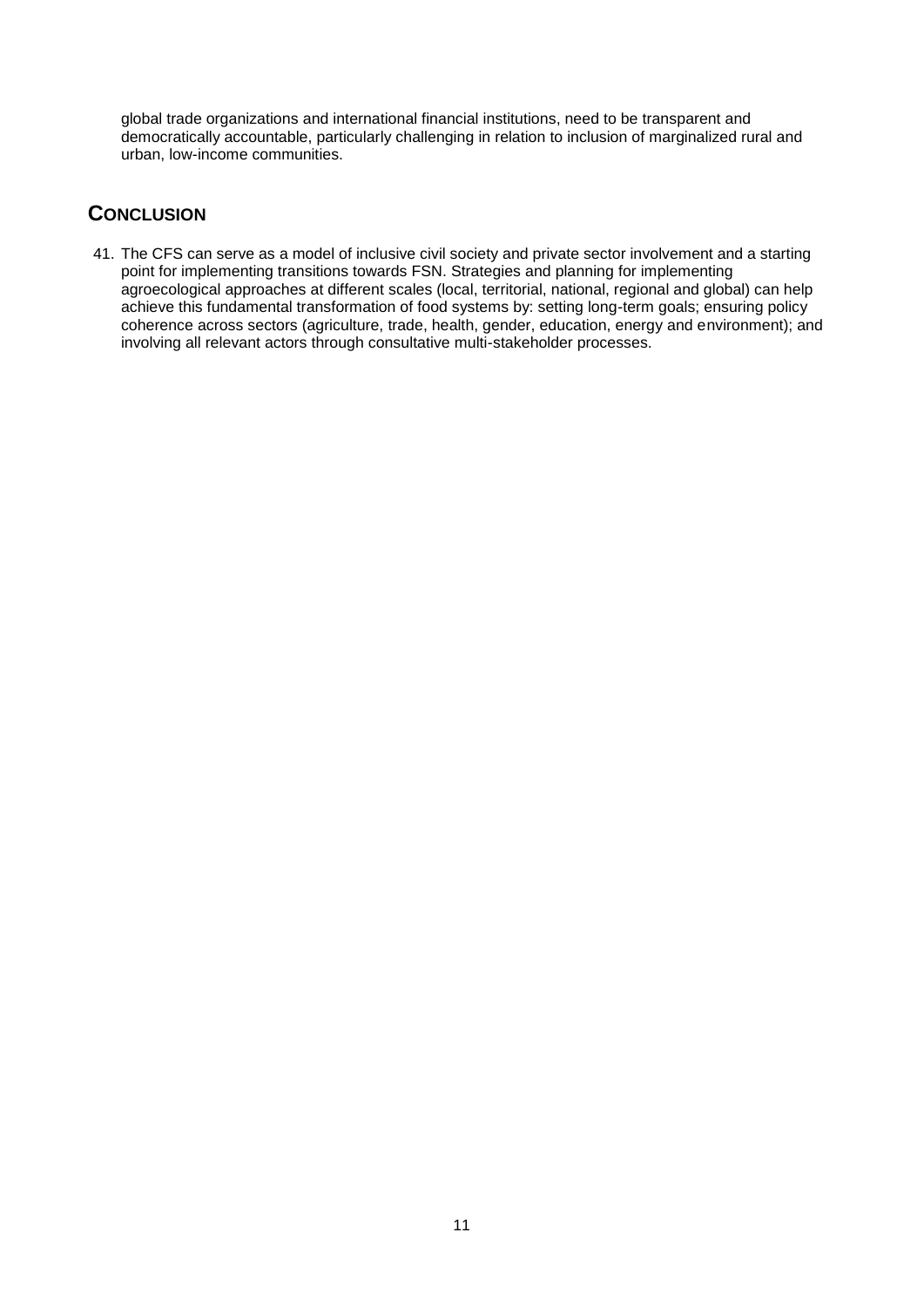## **RECOMMENDATIONS**

There is no "one-size-fits-all" solution to realizing the transformation of food systems globally required to achieve food security and nutrition (FSN). It will require supporting a diversity of transitions from different starting points, along different pathways, adapted to the local conditions and challenges faced in different places by different people. The following recommendations, distilled from the deliberations of this report, aim to help decision-makers develop concrete actions that will encourage and support the innovation required at local, territorial, national, regional and global scales to follow appropriate transition pathways towards sustainable food systems (SFSs) that enhance FSN.

## **1. PROMOTE AGROECOLOGICAL AND OTHER INNOVATIVE APPROACHES IN AN INTEGRATED WAY TO FOSTER TRANSFORMATION OF FOOD SYSTEMS**

**All stakeholders involved in food systems (including: States, local authorities, intergovernmental organizations (IGOs), civil society and the private sector, research and academic institutions)** should learn from agroecological and other innovative approaches concrete ways to foster transformation of food systems by improving resource efficiency, strengthening resilience and securing social equity/responsibility.

In particular, they should:

- a) take into account and value the diversity of food systems and their contexts across scales when developing transition pathways to SFSs;
- b) use relevant performance metrics for food systems that consider all environmental, social and economic impacts of food production and consumption;
- c) recognize the importance of improving the ecological footprint<sup>2</sup> of food systems as an operational principle for transitioning to SFSs, and thereby encourage appropriate consumption alongside agricultural and other food production practices that maintain or enhance, rather than deplete, natural capital;
- d) encourage integration of transdisciplinary science and local (including indigenous) knowledge in participatory innovation processes that transform food systems.

#### **Specifically, CFS** should:

e) consider the emerging importance of the concept of 'agency' and the opportunity to add it as a fifth pillar of FSN with the view to progress towards the realization of the right to adequate food.

### **2. SUPPORT TRANSITIONS TO DIVERSIFIED AND RESILIENT FOOD SYSTEMS**

#### **States and IGOs** should:

**.** 

- a) Support diversified and resilient production systems, including mixed livestock, fish, cropping and agroforestry, that preserve and enhance biodiversity, as well as the natural resource base, exploring:
	- i. **redirecting** subsidies and incentives that at present benefit unsustainable practices, to support transition towards SFSs;
	- ii. **supporting** use of participatory and inclusive territorial management planning to identify and foster locally sustainable practices and to protect common natural resources at different levels (landscape and community, national, regional and global);
	- iii. **building** adaptation of international agreements and national regulations on genetic resources and intellectual property to better take into account farmers' access to diverse, traditional and locally adapted genetic resources, as well as farmer-to-farmer seed exchange;
	- iv. **strengthening** the regulations on the use of chemicals harmful for human health and the environment in agriculture and food systems, promoting alternatives to their use and rewarding practices that produce without them;

<sup>2</sup> Ecological footprint puts the food consumed by a given population in relation to the bioavailable land and water resources required to produce it and absorb its associated waste. It can be improved by reducing consumption and waste, as well as through more efficient production.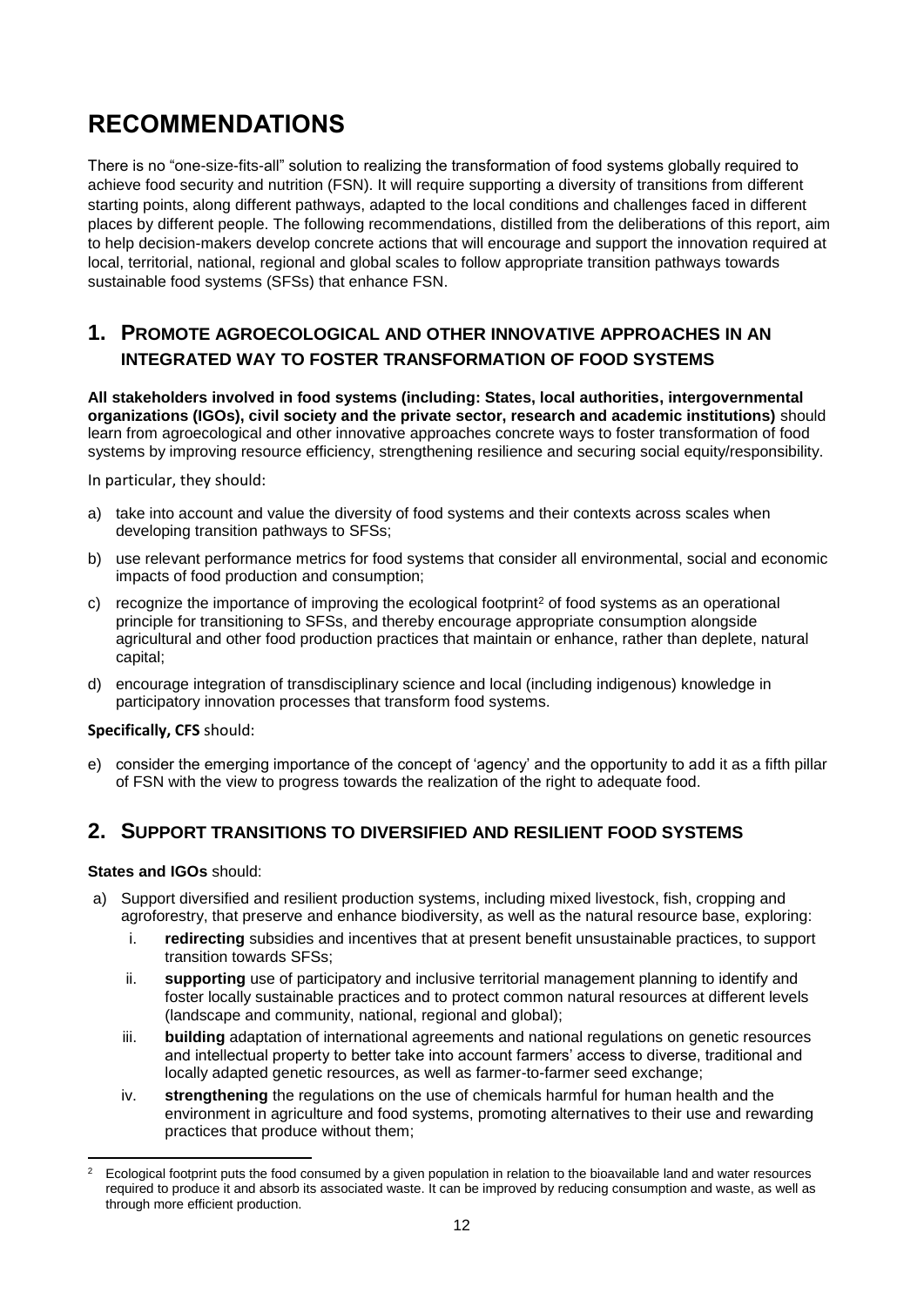- v. **building** social capital and inclusive public bodies at territorial landscape scale (10–1 000 km<sup>2</sup>) so that policy processes can be implemented at a scale where the provision of, and the trade-offs among, key ecosystem services (provisioning, regulating, supporting and cultural) can be managed.
- b) **Promote** healthy and diversified diets as an avenue to support transitions towards more sustainable, diversified and resilient food systems through:
	- i. education and awareness;
	- ii. appropriate food labelling and certification;
	- iii. support for low-income consumers and the use of public procurement policies, including school feeding programmes.
- c) Support food value chain innovation platforms, incubators and aggregation mechanisms<sup>3</sup> in which private sector actors, as well as public bodies, invest in and reward sustainable food producers and the production of public goods, exploring:
	- i. **supporting** the development of local and regional markets, processing hubs and transportation infrastructures that provide greater processing and handling capacities for fresh products from small and medium-sized farmers adopting agroecological and other innovative approaches and improve their access to local food markets;
	- ii. **encouraging incentives** for young entrepreneurs, women and community-led enterprises<sup>4</sup> that capture and retain value locally, recognizing and addressing their specific constraints and needs;
	- iii. **harnessing** the use of recent developments in digital technologies to strengthen the links between food producers and consumers including through brokering sustainable finance initiatives and market incentives;
	- iv. **adapting support** to encourage local food producers, food enterprises and communities to build recycling systems by supporting the reuse of animal waste, crop residue and food processing waste in forms such as animal feed, compost, biogas and mulch.

## **3. STRENGTHEN SUPPORT FOR RESEARCH AND RECONFIGURE KNOWLEDGE GENERATION AND SHARING TO FOSTER CO-LEARNING**

#### **States and IGOs, in collaboration with academic institutions, civil society and the private sector**  should:

- a) increase investments in public and private research and development, and in national and international research systems to support programmes in agroecological and other innovative approaches, including to improve technologies;
- b) develop and support transdisciplinary research conducted through innovation platforms that foster colearning between practitioners and researchers, and horizontal dissemination of experience among practitioners (e.g. farmer-to-farmer networks, communities of practice and agroecological lighthouses);
- c) encourage explicit coverage of "transitions to SFSs" in school and university curricula, integrating hands-on, experiential learning;
- d) ensure that training programmes for agricultural extension and public health workers are promoting learning processes and the use of adequate technologies as well as a better understanding of the role of agroecological practices for nutrition and human, animal and environmental health;
- e) establish and develop effective technology transfer mechanisms to enhance the adoption of technologies in agroecological and other innovative approaches by farmers/producers and other stakeholders involved in various stages of value chains of food commodities;
- f) address power imbalances and conflicts of interest in relation to the generation, validation and communication of knowledge about food production and processing, by valuing different sources of

 $\mathbf{R}$ Aggregation mechanisms refer to ways of bulking outputs or inputs to improve market access as sometimes achieved through cooperatives.

<sup>4</sup> Community-led enterprises engage directly with local people, with a lead partner that is a charity, social enterprise, not-forprofit or member (cooperative) organization and has a sustainable business plan aiming at viability beyond grants or public funding.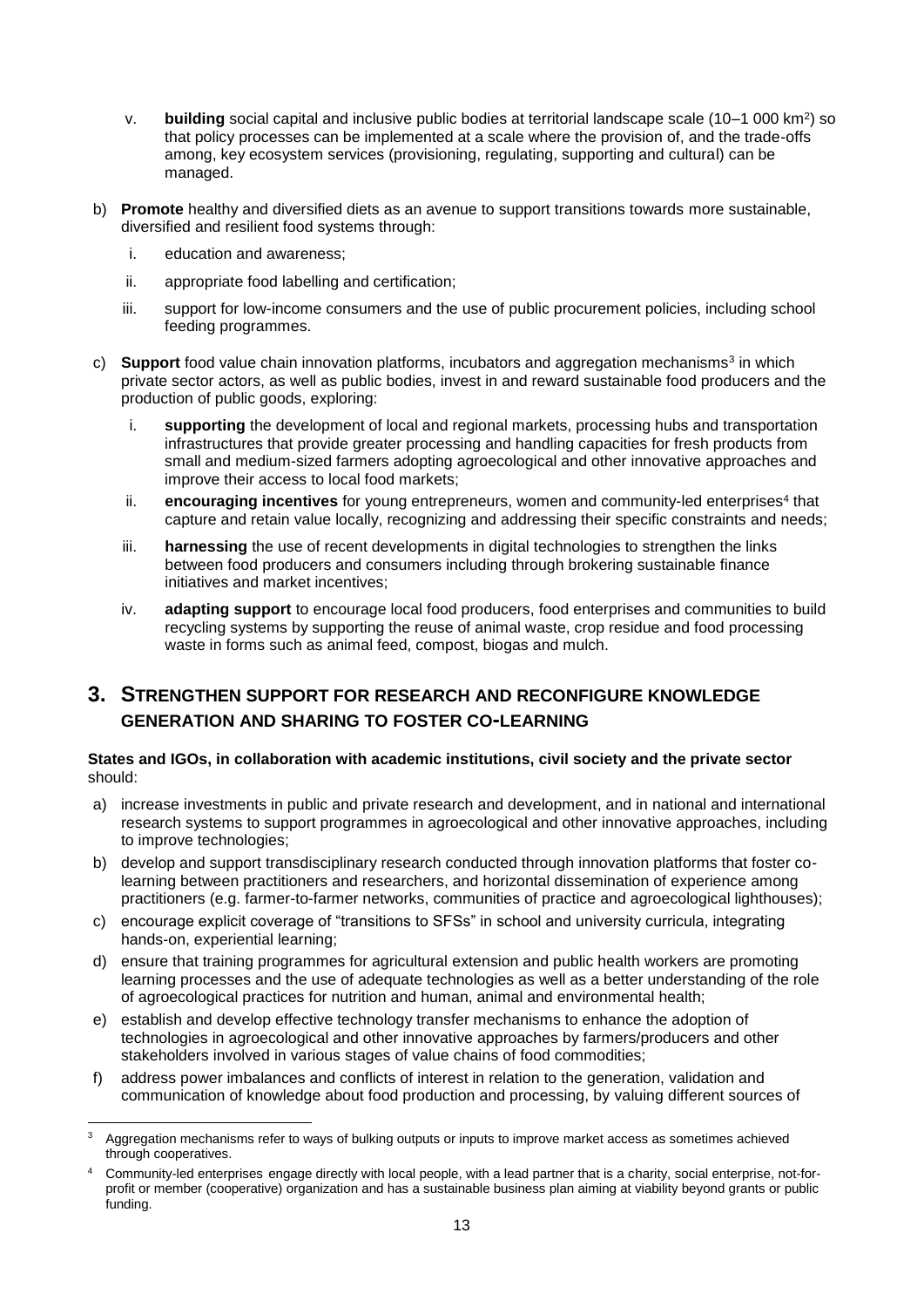knowledge and bridging gaps between knowledge generated and transmitted through social movements on the one hand, and the scientific sector on the other.

## **4. STRENGTHEN AGENCY<sup>5</sup> AND STAKEHOLDER ENGAGEMENT, EMPOWER VULNERABLE AND MARGINALIZED GROUPS AND ADDRESS POWER INEQUALITIES IN FOOD SYSTEMS**

#### **States, IGOs and, as appropriate, local authorities** should:

- a) develop strategies to promote transitions towards SFS setting long-term goals at national and regional levels, ensuring policy coherence across sectors at different levels, bringing together public administrations responsible for, and other relevant stakeholders involved in, agriculture, forestry, trade, health, gender, education, energy and environment;
- b) explore ways for trade agreements and rules to better support transitions towards more sustainable agriculture and food systems;
- c) support inclusive and democratic decision-making mechanisms at all levels in food systems and take specific measures to ensure the participation of marginalized and vulnerable groups<sup>6</sup> most at risk of food insecurity and malnutrition;
- d) in order to favour agroecology and other innovative approaches towards SFSs, ensure legal protection of customary land and natural resources access and tenure rights for small-scale food producers and food-insecure people (small farmers, pastoralists, fisherfolk, forest-dependent people, indigenous peoples) through formal instruments consistent with international legal frameworks,<sup>7</sup> and through national regulation of large-scale land acquisitions;
- e) recognize gender equity as a key driver of agroecology and other innovative approaches and support gender transformative policies, programmes and actions that challenge the underlying causes of gender inequality within food systems with respect to norms, relationships and institutional structures, in particular by ensuring that laws and policies improve gender equality and address gender-based violence;
- f) strengthen linkages between urban communities and food production systems to favour transitions towards SFSs, specifically by including consumer cooperatives and multi-stakeholder platforms focused on local and regional markets, and increasing investment in food rescue for re-distribution of food to vulnerable people;
- g) strengthen food producers' and consumers' associations, organizations and cooperatives that build capacities, create and exchange knowledge with a view to facilitate the adoption of agroecological and other innovative approaches that foster transitions towards SFSs.

## **5. ESTABLISH AND USE COMPREHENSIVE PERFORMANCE MEASUREMENT AND MONITORING FRAMEWORKS FOR FOOD SYSTEMS**

#### **States and IGOs, in collaboration with academic institutions, civil society and the private sector,**  should**:**

a) develop practical, scientifically grounded and comprehensive performance metrics and indicators of agriculture and food systems as a basis for assessment, policy implementation and investment decisions, including total factor productivity of livelihoods, land equivalent ratio multifunctionality of landscapes and ecological footprint of food systems, as well as impacts on beneficial organisms, dietary

 5 "Agency" refers to the capacity of individuals or communities to define their desired food systems and nutritional outcomes, and to take action and make strategic life choices in securing them.

 $6$  The HLPE (2017) distinguished the vulnerable people with specific nutrient requirements (such as young children, adolescent girls, pregnant and lactating women, the elderly and ill people), and the marginalized people with less control over their diets (such as the urban and rural poor, as well as some indigenous peoples).

<sup>7</sup> For example: UN Declaration on the Rights of Indigenous Peoples; CFS Voluntary Guidelines on the Responsible Governance of Tenure of Land, Fisheries and Forests in the Context of National Food Security (VGGT); Convention on the Elimination of All Forms of Discrimination Against Women (CEDAW).